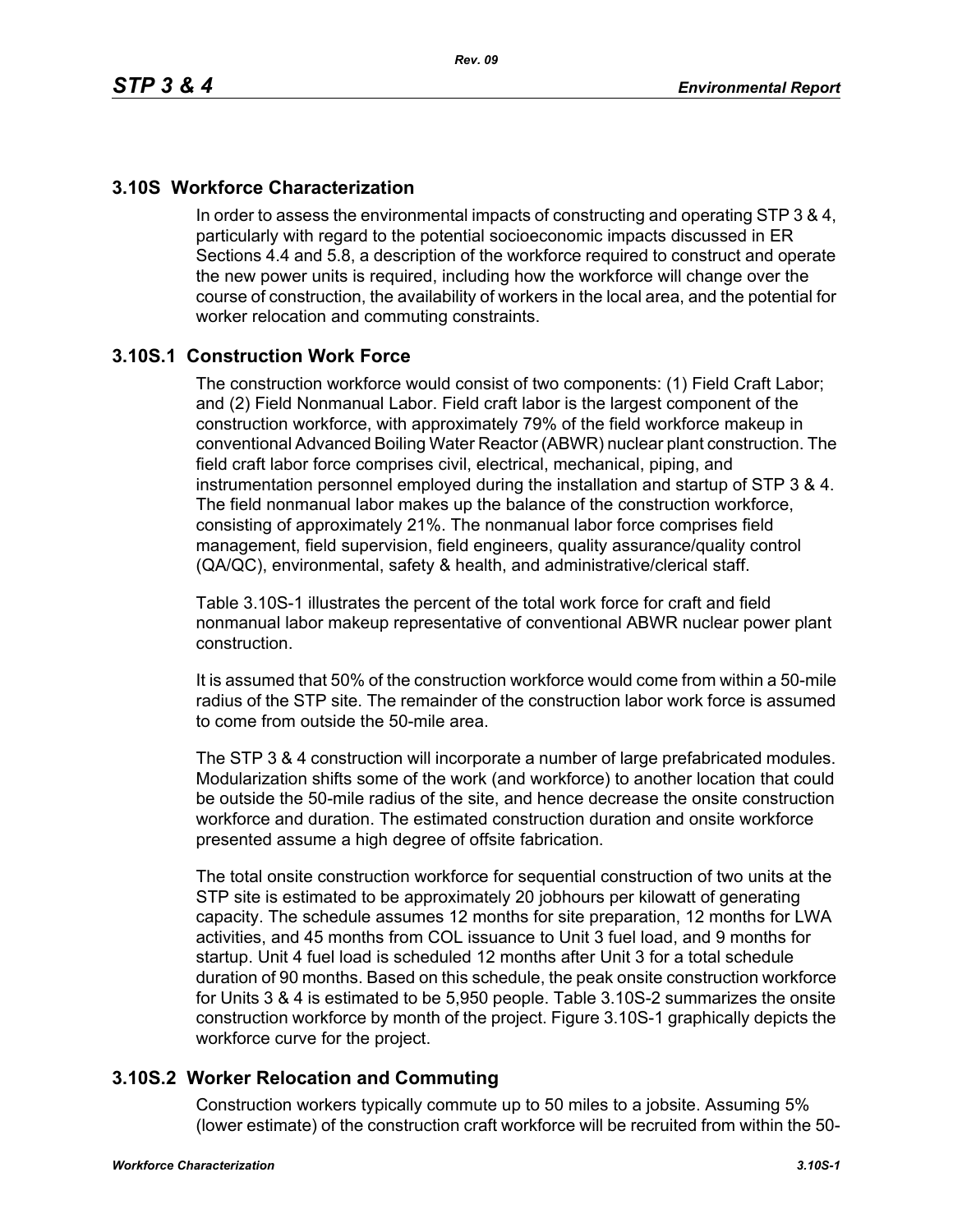mile radius, approximately 340 local craft people could be employed in Unit 3 & 4 construction. It is assumed that the balance of the construction workforce will come from outside the 50-mile radius. For the analysis of construction impacts in Chapter 4, it is assumed that the nonmanual labor workforce will relocate to the area from outside the 50-mile radius. Seventy to eighty percent of the construction workforce will be employed for more than four years. Most of the craft labor from outside the 50-mile radius will seek temporary housing, and most of the nonmanual staff will relocate to the area and seek permanent housing. Construction employees typically locate to within 50 miles of the construction area.

## **3.10S.3 Operation Work Force**

A study commissioned by DOE (Reference 3.10S-1) estimated the additional operations work force for a new ABWR unit constructed at an existing site. Applying the DOE study analysis to the operation of STP 3 & 4, it is estimated that the additional onsite operations workforce would be approximately 405 people per unit, with an additional nonoperational offsite support staff of 39 people per unit. The total required additional operations personnel for STP 3 & 4 (both units) would be 810 onsite and 78 offsite support staff, for a total of 888 people. Figure 3.10S-2 graphically depicts the operations workforce for Units 3 & 4, while Table 3.10S-3 and Figure 3.10S-3 depict the total STP site employment, including construction, operations, and outage workers for all four units. The operations staff for each unit would be put in place approximately two years before fuel load of the unit, to allow time for simulator training and startup testing. It is assumed the operations workforce would be recruited from outside the 50 mile radius.

#### **3.10S.4 References**

3.10S-1 "Study of Construction Technologies and Schedules, O&M Staffing and Cost, Decommissioning Costs and Funding Requirements for Advanced Reactor Designs," U.S., Department of Energy, Volume 1. Prepared under Cooperative Agreement DE-FC07-03ID14492, Prepared by Dominion Energy, Inc., Bechtel Power Corporation, TLG, Inc., and MPR Associates, May 27, 2004.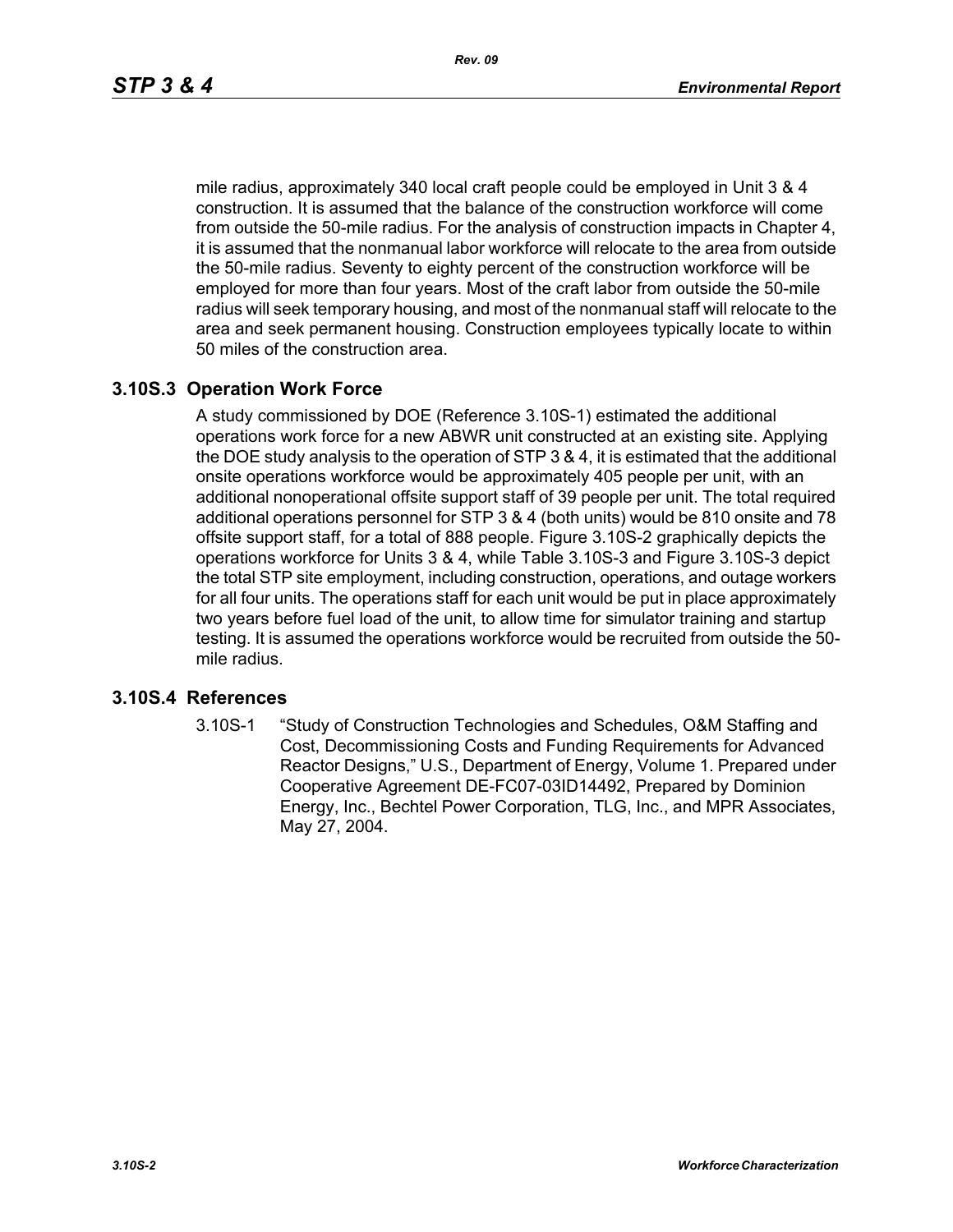| Labor                       | <b>Installation Items - Responsibility</b>                                                 | <b>Percent of Total</b><br><b>Work Force for</b><br><b>ABWR</b><br><b>Construction</b> |
|-----------------------------|--------------------------------------------------------------------------------------------|----------------------------------------------------------------------------------------|
| <b>Mechanical Equipment</b> | NSSS, Turbine Generator, Condenser,<br>Process Equipment, HVAC                             | 3%                                                                                     |
| Electrical                  | Equipment, Cable, Cable Tray, Conduit,<br>Wire, Connections                                | 12%                                                                                    |
| Concrete                    | Concrete and Reinforcing Steel                                                             | 13%                                                                                    |
| Structural steel            | Structural and Miscellaneous Steel                                                         | 3%                                                                                     |
| Other civil                 | Piling, Architectural Items, Painting,<br><b>Yard Pipe</b>                                 | 4%                                                                                     |
| Piping/instrumentation      | Pipe, tubing, valves, hangers/ supports                                                    | 14%                                                                                    |
| Site support                | Scaffolding, equipment operation,<br>transport, cleaning, maintenance, etc                 | 15%                                                                                    |
| Specialty labor             | Fireproofing, insulation, rigging, etc.                                                    | 15%                                                                                    |
| Nonmanual labor             | Management, supervision, field<br>engineering, QA/QC, safety and health,<br>administration | 21%                                                                                    |

| Table 3.10S-1 Percent Construction Labor Force by Skill Set |  |  |  |  |
|-------------------------------------------------------------|--|--|--|--|
|                                                             |  |  |  |  |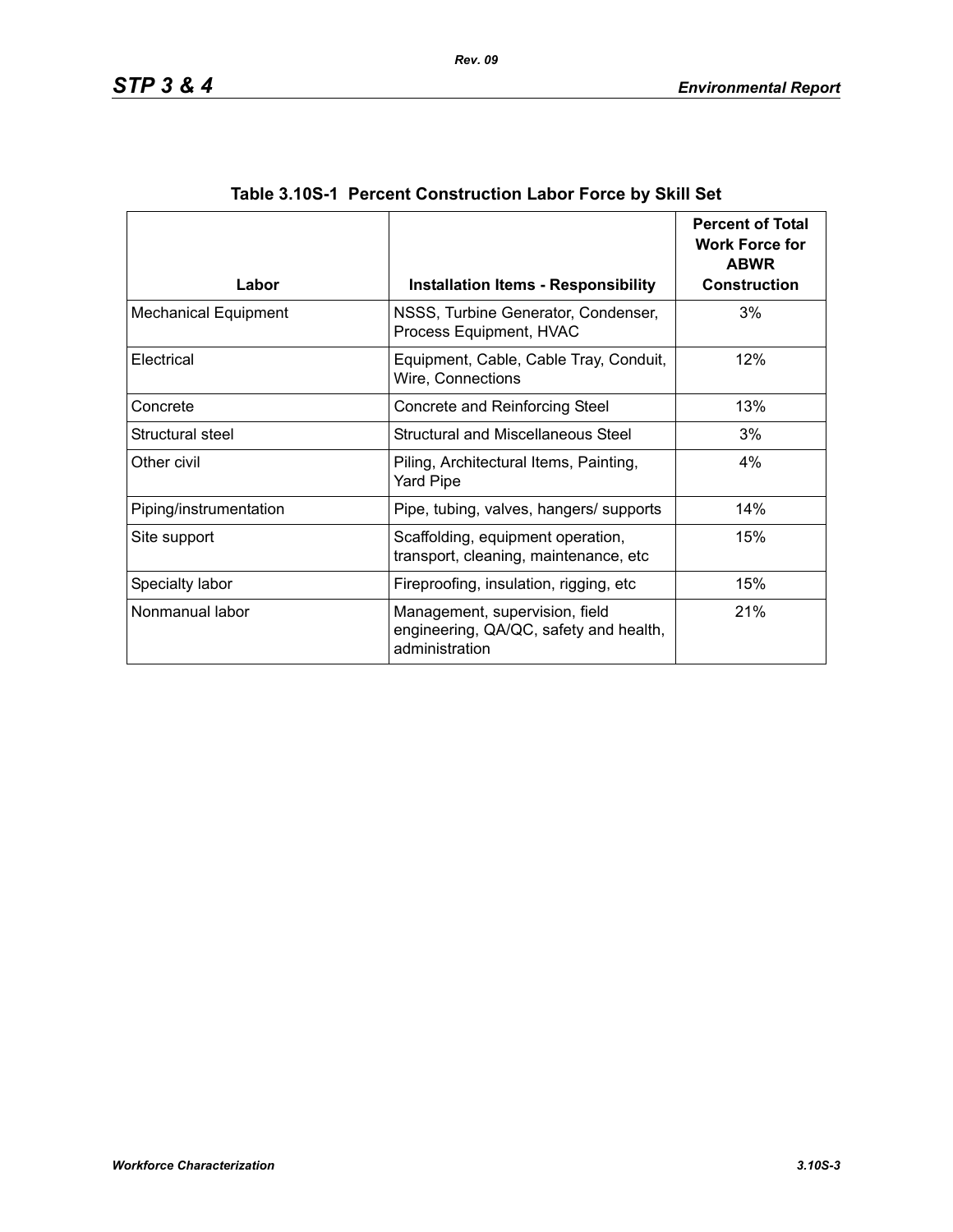|                | <b>ABWR UNITS</b>            |                         |                              |              |                              |              |                              |  |  |
|----------------|------------------------------|-------------------------|------------------------------|--------------|------------------------------|--------------|------------------------------|--|--|
| <b>Month</b>   | Workforce<br><b>Strength</b> | <b>Month</b>            | Workforce<br><b>Strength</b> | <b>Month</b> | Workforce<br><b>Strength</b> | <b>Month</b> | Workforce<br><b>Strength</b> |  |  |
| $-24$ [1]      | 100                          | 3                       | 2800                         | 29           | 5950                         | 55           | 3000                         |  |  |
| $-23$          | 200                          | $\overline{\mathbf{4}}$ | 2950                         | 30           | 5950                         | 56           | 2800                         |  |  |
| $-22$          | 300                          | 5                       | 3100                         | 31           | 5950                         | 57           | 2600                         |  |  |
| $-21$          | 400                          | $6\phantom{1}$          | 3250                         | 32           | 5950                         | 58 [6]       | 2400                         |  |  |
| $-20$          | 500                          | $\overline{7}$          | 3400                         | 33           | 5950                         | 59           | 2200                         |  |  |
| $-19$          | 600                          | 8                       | 3550                         | 34           | 5950                         | 60           | 2000                         |  |  |
| $-18$          | 700                          | 9                       | 3700                         | 35           | 5950                         | 61           | 1800                         |  |  |
| $-17$          | 800                          | 10                      | 3830                         | 36           | 5850                         | 62           | 1600                         |  |  |
| $-16$          | 900                          | 11                      | 3960                         | 37           | 5750                         | 63           | 1400                         |  |  |
| $-15$          | 1000                         | 12[4]                   | 4090                         | 38           | 5650                         | 64           | 1200                         |  |  |
| $-14$          | 1100                         | 13                      | 4220                         | 39           | 5450                         | 65           | 1100                         |  |  |
| $-13$          | 1200                         | 14                      | 4350                         | 40           | 5250                         | 66           | 525                          |  |  |
| $-12$ [2]      | 1300                         | 15                      | 4480                         | 41           | 5050                         | 67           | $\pmb{0}$                    |  |  |
| $-11$          | 1400                         | 16                      | 4610                         | 42           | 4850                         |              |                              |  |  |
| $-10$          | 1500                         | 17                      | 4740                         | 43           | 4650                         |              |                              |  |  |
| -9             | 1600                         | 18                      | 4870                         | 44           | 4450                         |              |                              |  |  |
| $-8$           | 1700                         | 19                      | 5000                         | 45 [5]       | 4250                         |              |                              |  |  |
| $-7$           | 1800                         | 20                      | 5130                         | 46           | 4050                         |              |                              |  |  |
| $-6$           | 1900                         | 21                      | 5260                         | 47           | 3900                         |              |                              |  |  |
| $-5$           | 2000                         | 22                      | 5390                         | 48           | 3800                         |              |                              |  |  |
| $-4$           | 2100                         | 23                      | 5520                         | 49           | 3700                         |              |                              |  |  |
| $-3$           | 2200                         | 24                      | 5650                         | 50           | 3600                         |              |                              |  |  |
| $-2$           | 2300                         | 25                      | 5800                         | 51           | 3500                         |              |                              |  |  |
| $-1$           | 2400                         | 26                      | 5950                         | 52           | 3400                         |              |                              |  |  |
| 1[3]           | 2500                         | 27                      | 5950                         | 53           | 3300                         |              |                              |  |  |
| $\overline{2}$ | 2650                         | 28                      | 5950                         | 54           | 3200                         |              |                              |  |  |

## **Table 3.10S-2 Estimated Construction Work Force and Construction Duration for Two ABWR Units**

[1] Site preparation activities begin

[2] LWA activities begin

[3] COL Issued, Unit 3 construction initiates

[4] Unit 4 construction initiates

[5] Unit 3 fuel load

[6] Unit 4 fuel load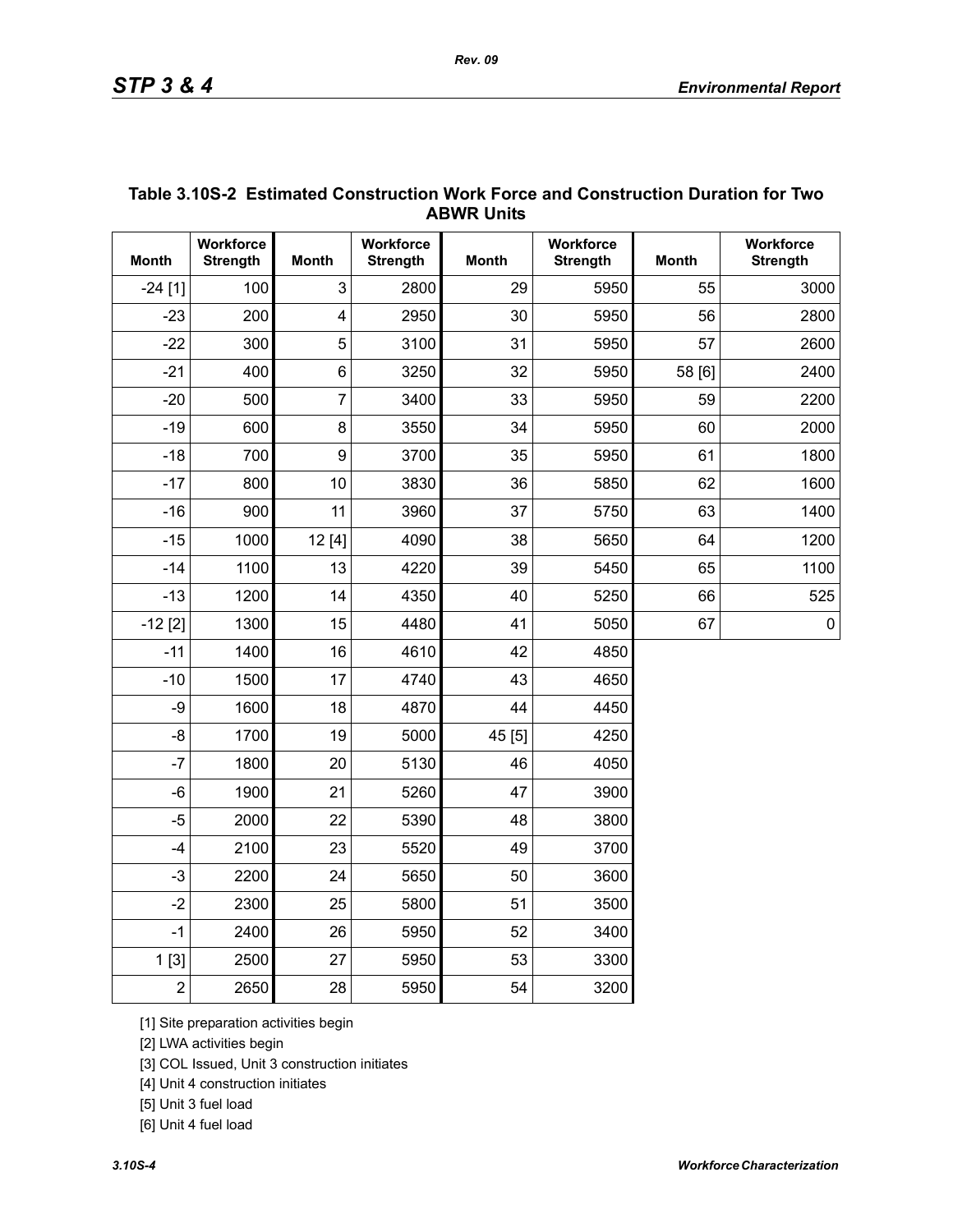|       | . .,                                        |              |                                          |                                          |                                               |                                  |                                  |  |
|-------|---------------------------------------------|--------------|------------------------------------------|------------------------------------------|-----------------------------------------------|----------------------------------|----------------------------------|--|
|       | Event <sup>1</sup>                          | <b>Month</b> | <b>Unit 1/2</b><br>Staffing <sup>2</sup> | <b>Unit 3/4</b><br>Staffing <sup>3</sup> | <b>Construction</b><br>Workforce <sup>4</sup> | Outage<br>Workforce <sup>5</sup> | <b>TOTAL</b><br><b>Workforce</b> |  |
| $-24$ | <b>Site</b><br>Preparation<br><b>Starts</b> | $-24$        | 1350                                     | 99                                       | 100                                           |                                  | 1549                             |  |
|       |                                             | $-23$        | 1353                                     | 107                                      | 200                                           |                                  | 1660                             |  |
|       |                                             | $-22$        | 1356                                     | 116                                      | 300                                           |                                  | 1772                             |  |
|       |                                             | $-21$        | 1359                                     | 124                                      | 400                                           |                                  | 1883                             |  |
|       |                                             | $-20$        | 1362                                     | 133                                      | 500                                           | 45                               | 2040                             |  |
|       |                                             | $-19$        | 1364                                     | 142                                      | 600                                           | 310                              | 2416                             |  |
| $-18$ |                                             | $-18$        | 1367                                     | 150                                      | 700                                           | 1080                             | 3297                             |  |
|       | <b>1RE15</b>                                | $-17$        | 1367                                     | 159                                      | 800                                           | 1350                             | 3676                             |  |
|       |                                             | $-16$        | 1368                                     | 167                                      | 900                                           | 60                               | 2495                             |  |
|       |                                             | $-15$        | 1368                                     | 176                                      | 1000                                          |                                  | 2544                             |  |
|       |                                             | $-14$        | 1368                                     | 184                                      | 1100                                          | 45                               | 2698                             |  |
|       |                                             | $-13$        | 1369                                     | 193                                      | 1200                                          | 310                              | 3072                             |  |
| $-12$ |                                             | $-12$        | 1369                                     | 202                                      | 1300                                          | 1080                             | 3951                             |  |
|       | <b>2RE14</b>                                | $-11$        | 1369                                     | 212                                      | 1400                                          | 1350                             | 4331                             |  |
|       |                                             | $-10$        | 1370                                     | 221                                      | 1500                                          | 60                               | 3151                             |  |
|       |                                             | $-9$         | 1370                                     | 230                                      | 1600                                          |                                  | 3200                             |  |
|       | $[2]$                                       | -8           | 1370                                     | 240                                      | 1700                                          |                                  | 3310                             |  |
|       |                                             | $-7$         | 1371                                     | 249                                      | 1800                                          |                                  | 3420                             |  |
| -6    |                                             | -6           | 1371                                     | 258                                      | 1900                                          |                                  | 3529                             |  |
|       |                                             | $-5$         | 1368                                     | 268                                      | 2000                                          |                                  | 3636                             |  |
|       |                                             | $-4$         | 1365                                     | 277                                      | 2100                                          |                                  | 3742                             |  |
|       |                                             | $-3$         | 1362                                     | 286                                      | 2200                                          |                                  | 3848                             |  |
|       |                                             | $-2$         | 1358                                     | 296                                      | 2300                                          | 35                               | 3989                             |  |
|       |                                             | $-1$         | 1355                                     | 305                                      | 2400                                          | 170                              | 4230                             |  |

## **Table 3.10S-3 Total STP Workforce During Construction Period for Units 3 & 4, and 18 Months Beyond**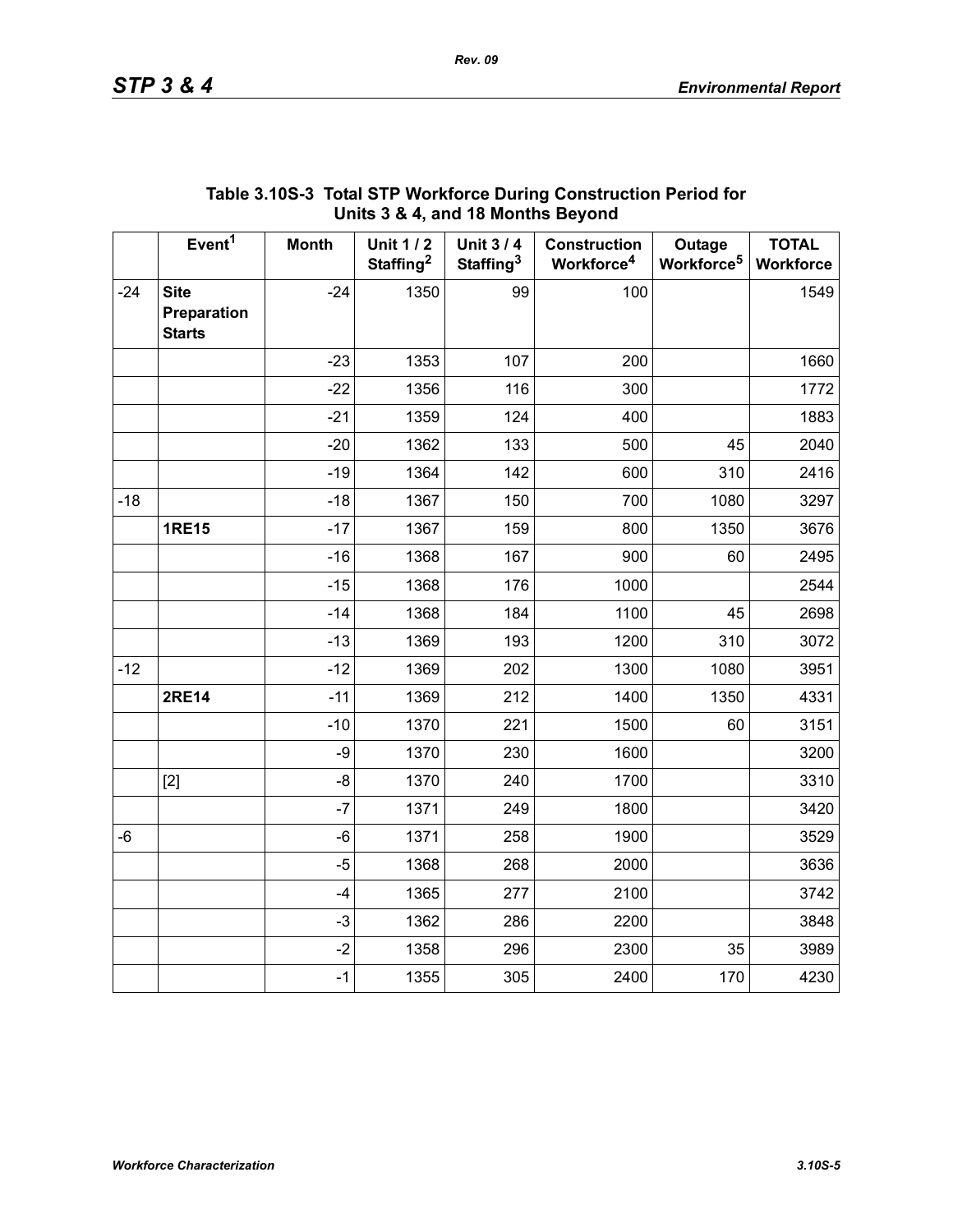|            | Event <sup>1</sup>                                       | <b>Month</b>     | <b>Unit 1/2</b><br>Staffing <sup>2</sup> | <b>Unit 3/4</b><br>Staffing <sup>3</sup> | <b>Construction</b><br>Workforce <sup>4</sup> | Outage<br>Workforce <sup>5</sup> | <b>TOTAL</b><br>Workforce |
|------------|----------------------------------------------------------|------------------|------------------------------------------|------------------------------------------|-----------------------------------------------|----------------------------------|---------------------------|
| <b>COL</b> | <b>COL</b><br><b>Issued/Start</b><br><b>Construction</b> | 1                | 1352                                     | 314                                      | 2500                                          | 850                              | 5016                      |
|            | <b>1RE16</b>                                             | $\overline{2}$   | 1349                                     | 322                                      | 2650                                          | 1100                             | 5421                      |
|            |                                                          | 3                | 1346                                     | 331                                      | 2800                                          | 60                               | 4536                      |
|            |                                                          | 4                | 1343                                     | 339                                      | 2950                                          |                                  | 4632                      |
|            |                                                          | 5                | 1339                                     | 348                                      | 3100                                          | 35                               | 4822                      |
| 6          |                                                          | 6                | 1336                                     | 356                                      | 3250                                          | 170                              | 5112                      |
|            |                                                          | $\overline{7}$   | 1333                                     | 365                                      | 3400                                          | 850                              | 5948                      |
|            | <b>2RE15</b>                                             | $\bf 8$          | 1328                                     | 373                                      | 3550                                          | 1100                             | 6351                      |
|            |                                                          | $\boldsymbol{9}$ | 1324                                     | 382                                      | 3700                                          | 60                               | 5465                      |
|            |                                                          | 10               | 1319                                     | 390                                      | 3830                                          |                                  | 5539                      |
|            |                                                          | 11               | 1315                                     | 399                                      | 3960                                          |                                  | 5673                      |
| 12         |                                                          | 12               | 1310                                     | 407                                      | 4090                                          |                                  | 5807                      |
|            |                                                          | 13               | 1306                                     | 431                                      | 4220                                          |                                  | 5957                      |
|            |                                                          | 14               | 1301                                     | 455                                      | 4350                                          |                                  | 6106                      |
|            |                                                          | 15               | 1296                                     | 479                                      | 4480                                          |                                  | 6256                      |
|            |                                                          | 16               | 1292                                     | 503                                      | 4610                                          |                                  | 6405                      |
|            |                                                          | 17               | 1287                                     | 527                                      | 4740                                          | 35                               | 6590                      |
| 18         |                                                          | 18               | 1283                                     | 552                                      | 4870                                          | 170                              | 6874                      |
|            |                                                          | 19               | 1278                                     | 576                                      | 5000                                          | 850                              | 7704                      |
|            | <b>1RE17</b>                                             | 20               | 1272                                     | 600                                      | 5130                                          | 1100                             | 8102                      |
|            |                                                          | 21               | 1267                                     | 624                                      | 5260                                          | 60                               | 7210                      |
|            |                                                          | 22               | 1261                                     | 648                                      | 5390                                          |                                  | 7299                      |
|            |                                                          | 23               | 1255                                     | 672                                      | 5520                                          | 35                               | 7482                      |
| 24         |                                                          | 24               | 1250                                     | 696                                      | 5650                                          | 170                              | 7766                      |
|            |                                                          | 25               | 1244                                     | 715                                      | 5800                                          | 850                              | 8609                      |
|            | <b>2RE16</b>                                             | 26               | 1238                                     | 733                                      | 5950                                          | 1100                             | 9021                      |
|            |                                                          | 27               | 1233                                     | 752                                      | 5950                                          | 60                               | 7994                      |
|            |                                                          | 28               | 1227                                     | 770                                      | 5950                                          |                                  | 7947                      |
|            |                                                          | 29               | 1221                                     | 789                                      | 5950                                          |                                  | 7960                      |

## **Table 3.10S-3 Total STP Workforce During Construction Period for Units 3 & 4, and 18 Months Beyond (Continued)**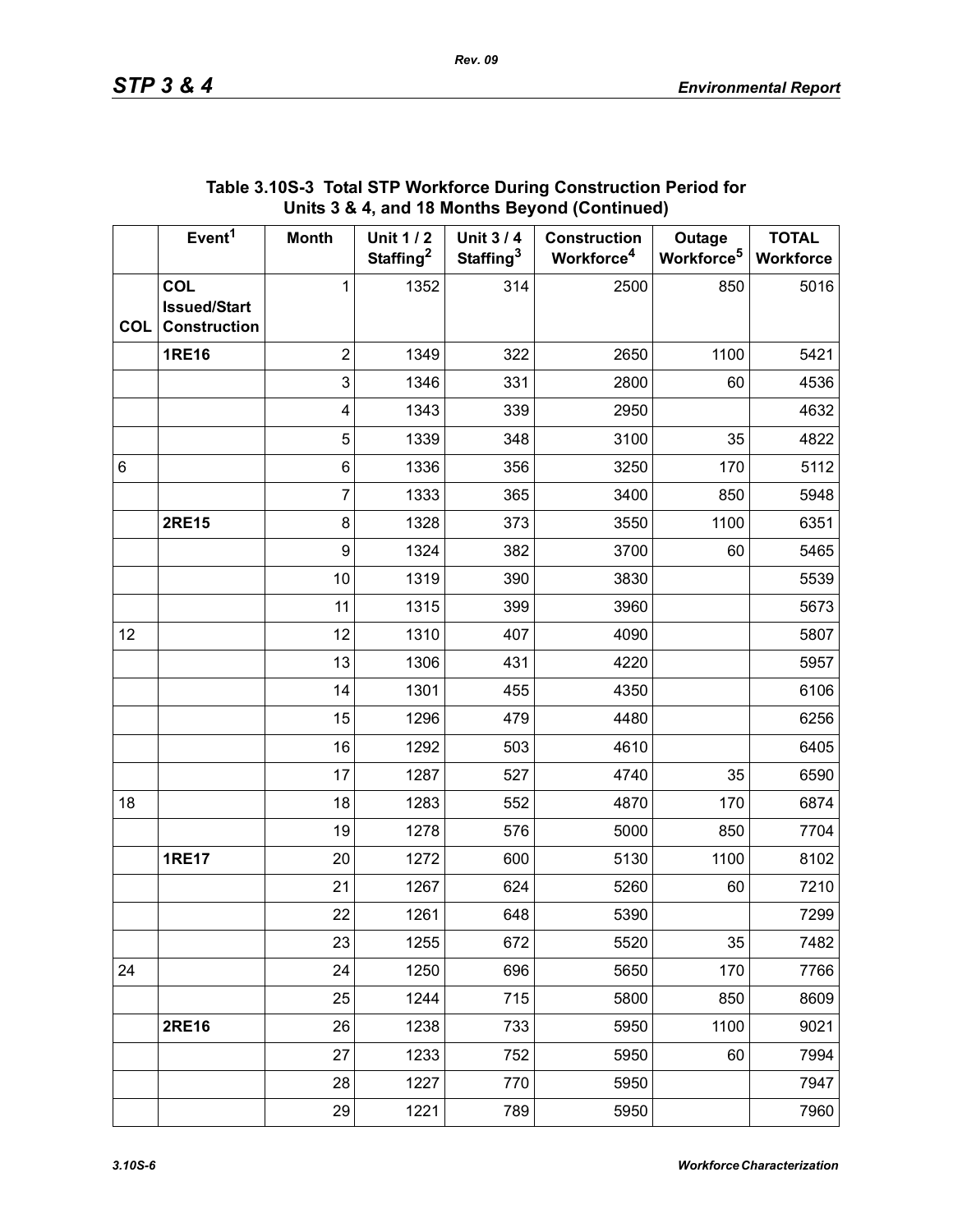|    | Event <sup>1</sup>  | <b>Month</b> | <b>Unit 1/2</b><br>Staffing <sup>2</sup> | <b>Unit 3/4</b><br>Staffing <sup>3</sup> | <b>Construction</b><br>Workforce <sup>4</sup> | Outage<br>Workforce <sup>5</sup> | <b>TOTAL</b><br>Workforce |
|----|---------------------|--------------|------------------------------------------|------------------------------------------|-----------------------------------------------|----------------------------------|---------------------------|
| 30 |                     | 30           | 1216                                     | 807                                      | 5950                                          |                                  | 7973                      |
|    |                     | 31           | 1210                                     | 826                                      | 5950                                          |                                  | 7986                      |
|    |                     | 32           | 1204                                     | 844                                      | 5950                                          |                                  | 7998                      |
|    |                     | 33           | 1199                                     | 863                                      | 5950                                          |                                  | 8011                      |
|    |                     | 34           | 1193                                     | 881                                      | 5950                                          |                                  | 8024                      |
|    |                     | 35           | 1187                                     | 900                                      | 5950                                          | 35                               | 8072                      |
| 36 |                     | 36           | 1181                                     | 918                                      | 5850                                          | 170                              | 8119                      |
|    |                     | 37           | 1176                                     | 921                                      | 5750                                          | 850                              | 8697                      |
|    | <b>1RE18</b>        | 38           | 1170                                     | 925                                      | 5650                                          | 1100                             | 8845                      |
|    |                     | 39           | 1164                                     | 928                                      | 5450                                          | 60                               | 7602                      |
|    |                     | 40           | 1158                                     | 932                                      | 5250                                          |                                  | 7340                      |
|    |                     | 41           | 1153                                     | 935                                      | 5050                                          | 35                               | 7173                      |
| 42 |                     | 42           | 1147                                     | 939                                      | 4850                                          | 170                              | 7105                      |
|    |                     | 43           | 1141                                     | 942                                      | 4650                                          | 850                              | 7583                      |
|    | <b>2RE17</b>        | 44           | 1135                                     | 945                                      | 4450                                          | 1100                             | 7630                      |
|    | <b>U3 Fuel Load</b> | 45           | 1128                                     | 949                                      | 4250                                          | 60                               | 6387                      |
|    |                     | 46           | 1122                                     | 952                                      | 4050                                          |                                  | 6124                      |
|    |                     | 47           | 1115                                     | 956                                      | 3900                                          |                                  | 5971                      |
| 48 |                     | 48           | 1109                                     | 959                                      | 3800                                          |                                  | 5868                      |
|    |                     | 49           | 1102                                     | 959                                      | 3700                                          |                                  | 5761                      |
|    |                     | 50           | 1096                                     | 959                                      | 3600                                          |                                  | 5655                      |
|    |                     | 51           | 1089                                     | 959                                      | 3500                                          |                                  | 5548                      |
|    |                     | 52           | 1083                                     | 959                                      | 3400                                          |                                  | 5442                      |
|    |                     | 53           | 1076                                     | 959                                      | 3300                                          | 35                               | 5370                      |

## **Table 3.10S-3 Total STP Workforce During Construction Period for Units 3 & 4, and 18 Months Beyond (Continued)**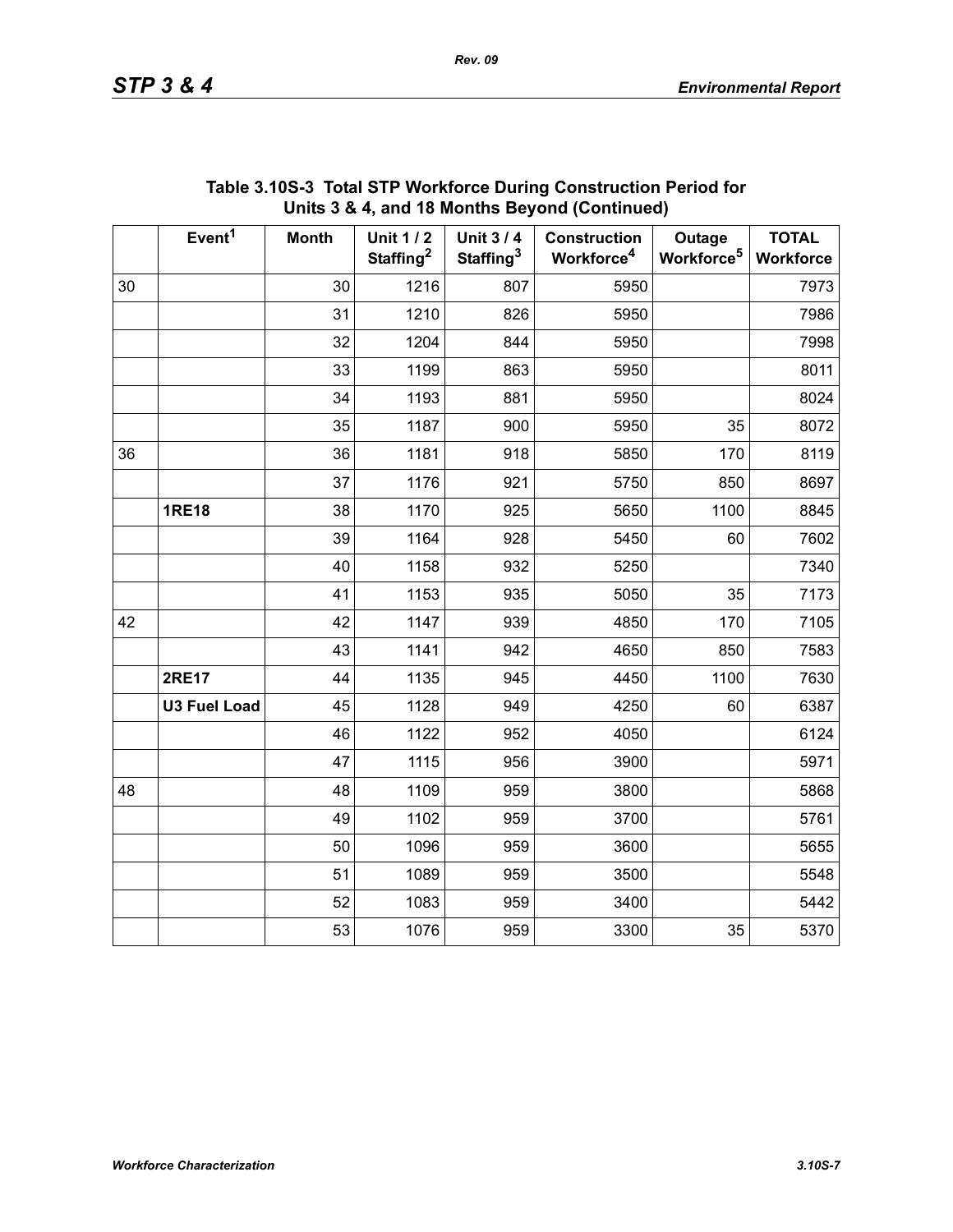|    | Event <sup>1</sup>  | <b>Month</b> | <b>Unit 1/2</b><br>Staffing <sup>2</sup> | <b>Unit 3/4</b><br>Staffing <sup>3</sup> | <b>Construction</b><br>Workforce <sup>4</sup> | Outage<br>Workforce <sup>5</sup> | <b>TOTAL</b><br>Workforce |
|----|---------------------|--------------|------------------------------------------|------------------------------------------|-----------------------------------------------|----------------------------------|---------------------------|
| 54 | CO <sub>U3</sub>    | 54           | 1070                                     | 959                                      | 3200                                          | 170                              | 5399                      |
|    |                     | 55           | 1063                                     | 959                                      | 3000                                          | 850                              | 5872                      |
|    | <b>1RE19</b>        | 56           | 1063                                     | 959                                      | 2800                                          | 1100                             | 5922                      |
|    |                     | 57           | 1063                                     | 959                                      | 2600                                          | 60                               | 4682                      |
|    | <b>U4 Fuel Load</b> | 58           | 1063                                     | 959                                      | 2400                                          |                                  | 4422                      |
|    |                     | 59           | 1063                                     | 959                                      | 2200                                          | 35                               | 4257                      |
| 60 |                     | 60           | 1063                                     | 959                                      | 2000                                          | 170                              | 4192                      |
|    |                     | 61           | 1062                                     | 959                                      | 1800                                          | 850                              | 4671                      |
|    | <b>2RE18</b>        | 62           | 1062                                     | 959                                      | 1600                                          | 1100                             | 4721                      |
|    |                     | 63           | 1062                                     | 959                                      | 1400                                          | 60                               | 3481                      |
|    |                     | 64           | 1062                                     | 959                                      | 1200                                          |                                  | 3221                      |
|    |                     | 65           | 1062                                     | 959                                      | 1100                                          |                                  | 3121                      |
| 66 | <b>U4 CO</b>        | 66           | 1062                                     | 959                                      | 525                                           |                                  | 2546                      |
|    |                     | 67           | 1062                                     | 959                                      | $\pmb{0}$                                     |                                  | 2021                      |
|    |                     | 68           | 1062                                     | 959                                      | $\pmb{0}$                                     |                                  | 2021                      |
|    |                     | 69           | 1062                                     | 959                                      | $\pmb{0}$                                     | 35                               | 2056                      |
|    |                     | 70           | 1062                                     | 959                                      | $\pmb{0}$                                     | 170                              | 2191                      |
|    |                     | 71           | 1062                                     | 959                                      | $\pmb{0}$                                     | 885                              | 2906                      |
| 72 | 3REO1               | 72           | 1062                                     | 959                                      | $\pmb{0}$                                     | 1270                             | 3291                      |
|    |                     | 73           | 1062                                     | 959                                      | $\pmb{0}$                                     | 910                              | 2931                      |
|    | <b>1RE20</b>        | 74           | 1062                                     | 959                                      | $\pmb{0}$                                     | 1100                             | 3121                      |
|    |                     | 75           | 1062                                     | 959                                      | $\pmb{0}$                                     | 60                               | 2081                      |
|    |                     | 76           | 1062                                     | 959                                      | $\pmb{0}$                                     |                                  | 2021                      |
|    |                     | 77           | 1062                                     | 959                                      | $\pmb{0}$                                     | 35                               | 2056                      |
| 78 |                     | 78           | 1062                                     | 959                                      | $\pmb{0}$                                     | 170                              | 2191                      |
|    |                     | 79           | 1062                                     | 959                                      | $\pmb{0}$                                     | 850                              | 2871                      |
|    | <b>2RE19</b>        | 80           | 1062                                     | 959                                      | $\mathsf 0$                                   | 1135                             | 3156                      |
|    |                     | 81           | 1062                                     | 959                                      | $\pmb{0}$                                     | 230                              | 2251                      |
|    |                     | 82           | 1062                                     | 959                                      | $\pmb{0}$                                     | 850                              | 2871                      |

### **Table 3.10S-3 Total STP Workforce During Construction Period for Units 3 & 4, and 18 Months Beyond (Continued)**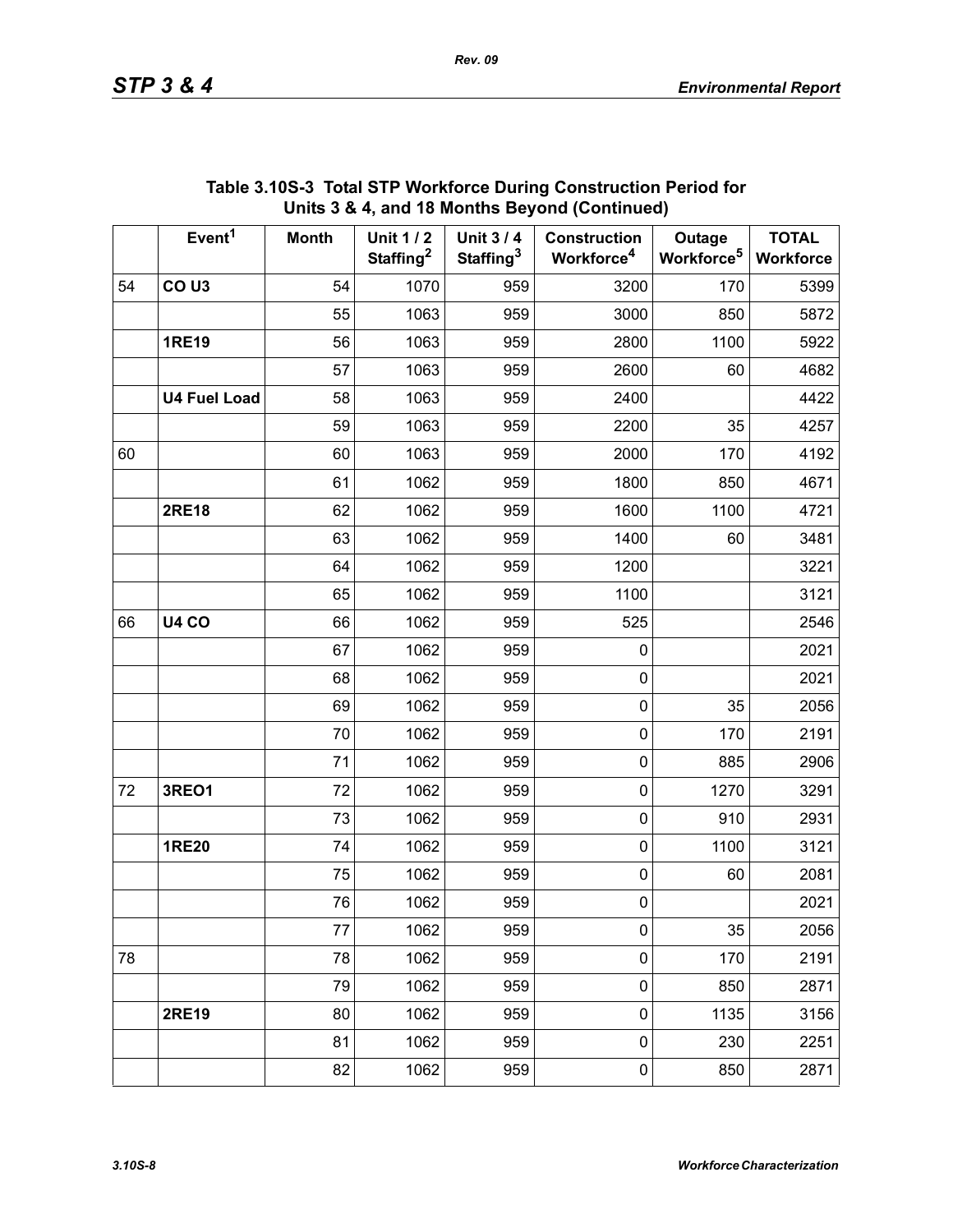|    | Units 3 & 4, and 18 Months Beyond (Continued)                                                                                                                                                                                                  |    |      |     |   |      |      |  |  |
|----|------------------------------------------------------------------------------------------------------------------------------------------------------------------------------------------------------------------------------------------------|----|------|-----|---|------|------|--|--|
|    | Event <sup>1</sup><br><b>Month</b><br>Unit $1/2$<br><b>TOTAL</b><br><b>Unit 3/4</b><br><b>Construction</b><br>Outage<br>Workforce <sup>5</sup><br>Staffing <sup>2</sup><br>Staffing <sup>3</sup><br>Workforce <sup>4</sup><br><b>Workforce</b> |    |      |     |   |      |      |  |  |
|    | 4REO1                                                                                                                                                                                                                                          | 83 | 1062 | 959 |   | 1100 | 3121 |  |  |
| 84 |                                                                                                                                                                                                                                                | 84 | 1062 | 959 |   | 60   | 2081 |  |  |
|    |                                                                                                                                                                                                                                                | 85 | 1062 | 959 | υ |      | 2021 |  |  |

# **Table 3.10S-3 Total STP Workforce During Construction Period for**

 $1$  Events at indicated months are from Table 3.3.10S-2, Environmental Report, Rev 01, 15 Jan 2008 and South Texas Project Long Range Outage Plan, Rev 4b, 10/15/07. Outages numbering convention: for example, for 1RE15 ,

1 = Unit 1 (or 2, 3 or 4); RE = refueling; 15 = this is the  $15<sup>th</sup>$  refueling for Unit 1.

2 Units 1/2 estimates are from STP Staffing Plan, June 2007

3 Units 3/4 estimates are from Owner's Estimate, 10/25/07

4 Construction Workforce estimates are from Table 3.3.10S-2, Environmental Report, Rev 01, 15 Jan 2008

5 Outage Supplemental Workforce estimates are based on South Texas Project 1RE14 Outage Report, 2008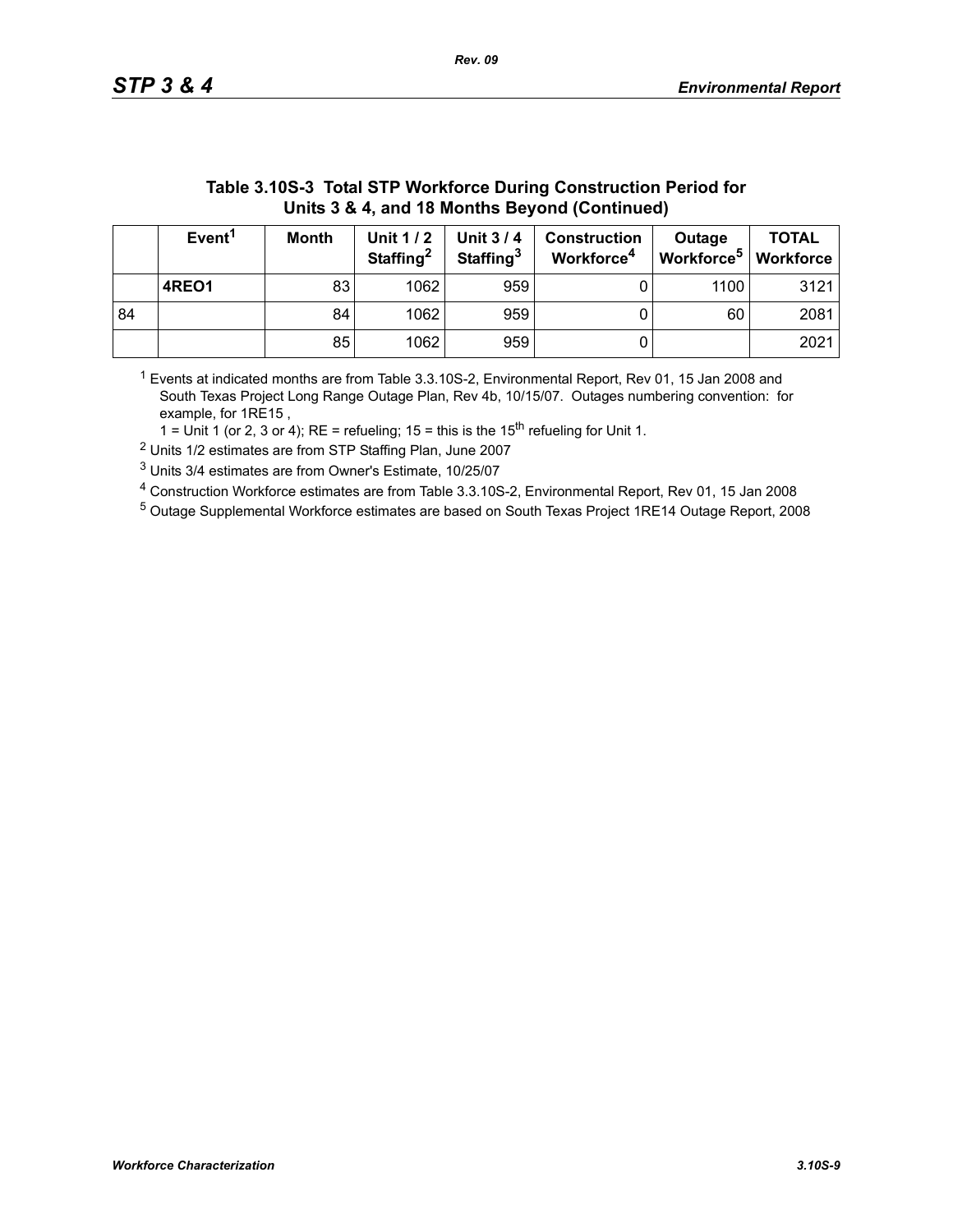



*STP 3 & 4*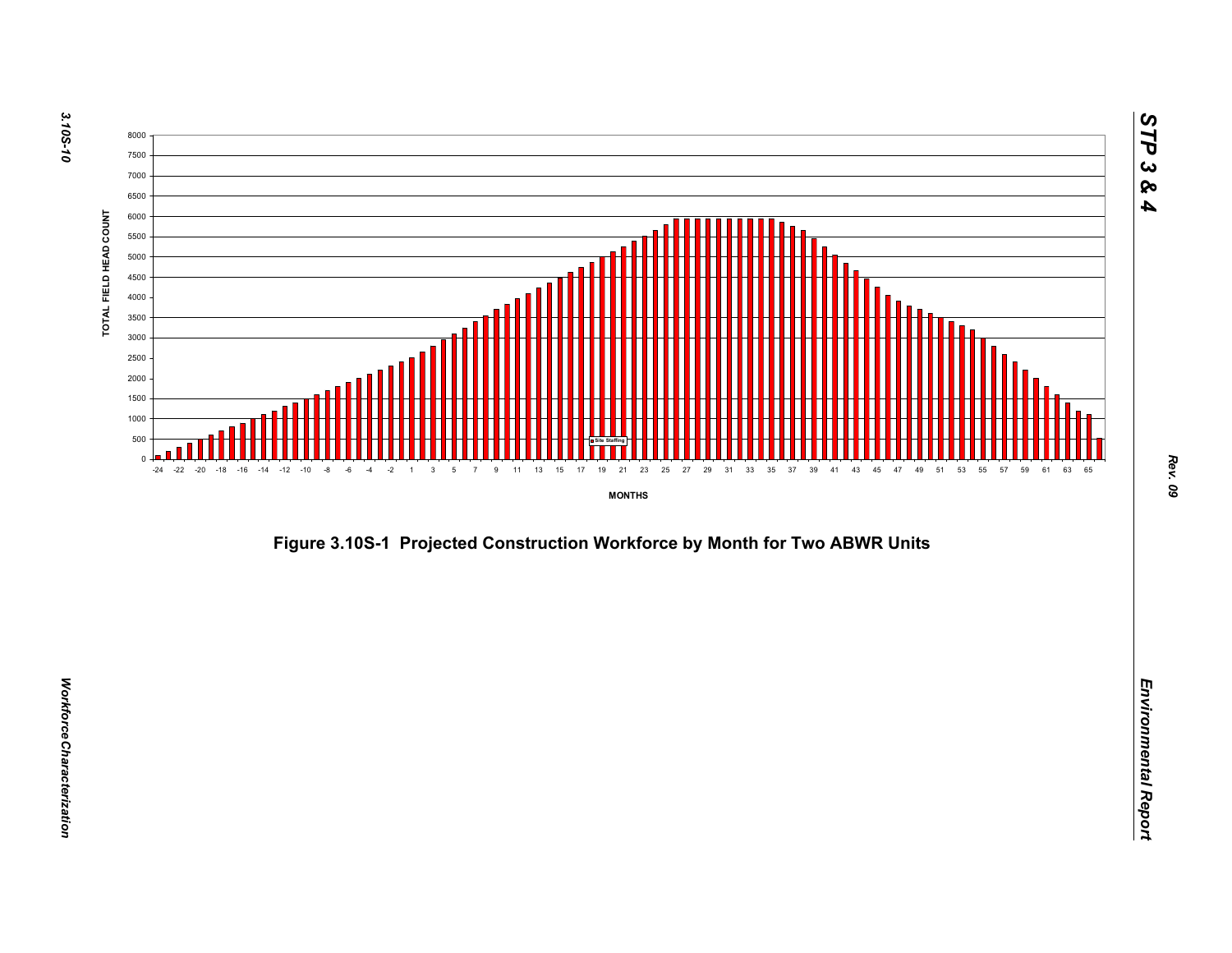

*Figure 3.10S-2 Projected Operations Workforce by Month for Two ABWR Units*<br>*Environmental Report*<br>Projected Operations Workforce by Month for Two ABWR Units<br>Projected Operations Workforce by Month for Two ABWR Units<br>Proje

*STP 3 & 4*